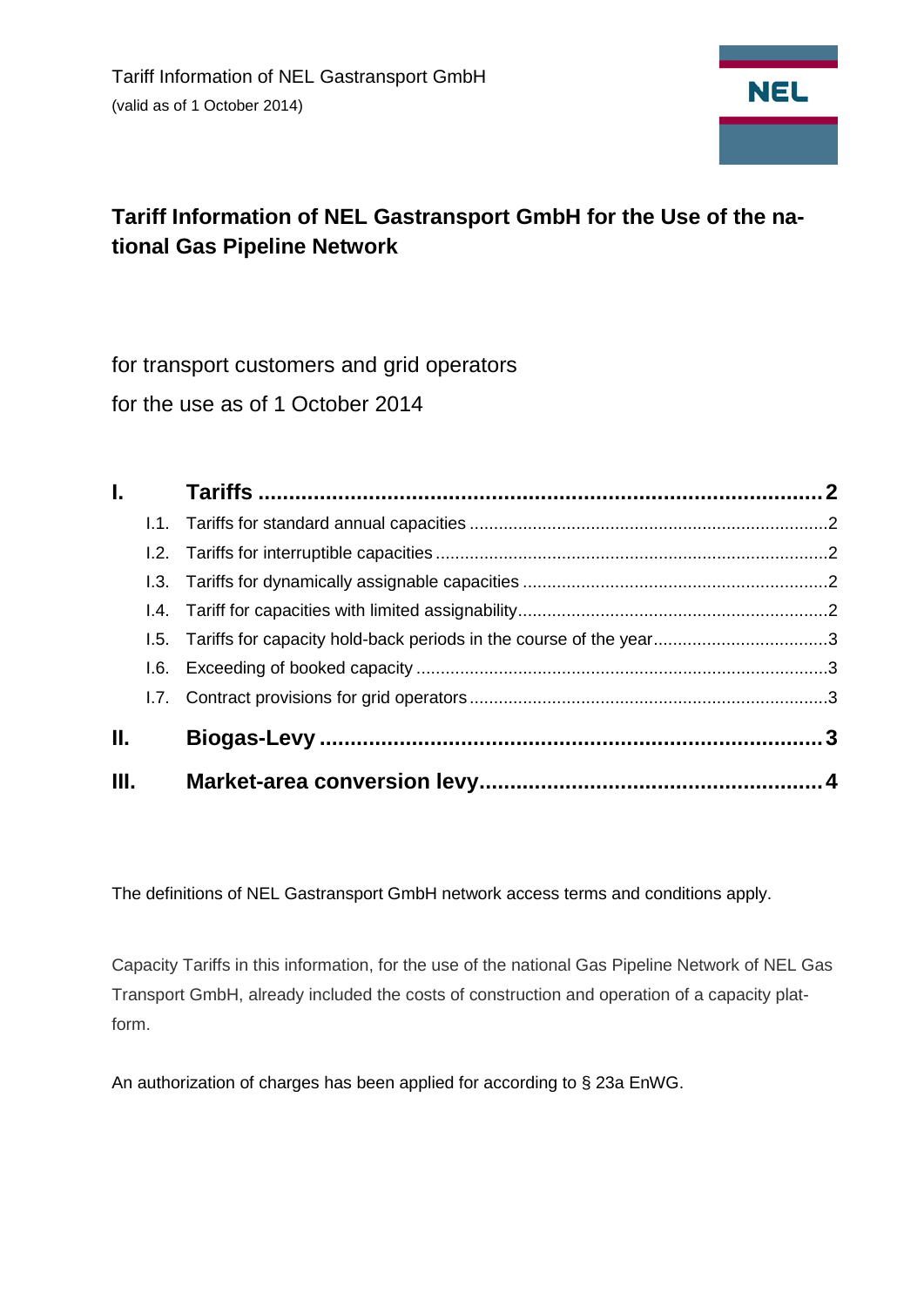# <span id="page-1-0"></span>**I. Tariffs**

### <span id="page-1-1"></span>**I.1. Tariffs for standard annual capacities**

The specific tariff for the provision of firm and free assignable Capacities according to GTC Section 9 item 1 lit. a, b, c, d at entry- and exit points with a booking period of 365 coherent days resp. 366 coherent days in a leap year (tariff for standard annual capacities) is the result of the following table. Additional to the tariffs, the specific biogas levy will be charged as per section II and the specific market-area conversion levy will be charged at 1. Of January 2015 as per section III.

The fees for measuring, invoicing and operation of measuring stations are already included in the tariffs.

| <b>Tariffs for Standard annual Capacities</b>                                  |                      |                       |                        |  |  |  |
|--------------------------------------------------------------------------------|----------------------|-----------------------|------------------------|--|--|--|
| (Firm and free assignable capacities with a booking period of a coherent year) |                      |                       |                        |  |  |  |
| <b>Grid Point</b>                                                              | <b>Grid point-ID</b> | <b>Flow Direction</b> | Tariff (EUR/(kWh/h)/a) |  |  |  |
| Greifswald                                                                     | 93200                | Entry                 | 5,24                   |  |  |  |
| Greifswald IKG                                                                 | 92070                | Exit                  | 5,24                   |  |  |  |
| Boizenburg                                                                     | 93DRA                | Exit                  | 5,24                   |  |  |  |

### <span id="page-1-2"></span>**I.2. Tariffs for interruptible capacities**

The tariff for interruptible capacities according to GTC Section 9 paragraph 1 amounts to 90% of the tariff for firm capacity as per section I.1.

## <span id="page-1-3"></span>**I.3. Tariffs for dynamically assignable capacities**

The tariff for dynamically assignable capacities according to Appendix GTC 4 Clause 2 amounts to 100% of the tariff for firm capacity as per section I.1. Dynamically assignable capacities will be published separately.

## <span id="page-1-4"></span>**I.4. Tariff for capacities with limited assignability**

The tariff for capacities with limited assignability according to GTC section 9 item lit. 1 e amounts to 100% of the tariff for firm capacity as per section I.1. Capacities which are bookable as capacities with limited assignability will be published separately.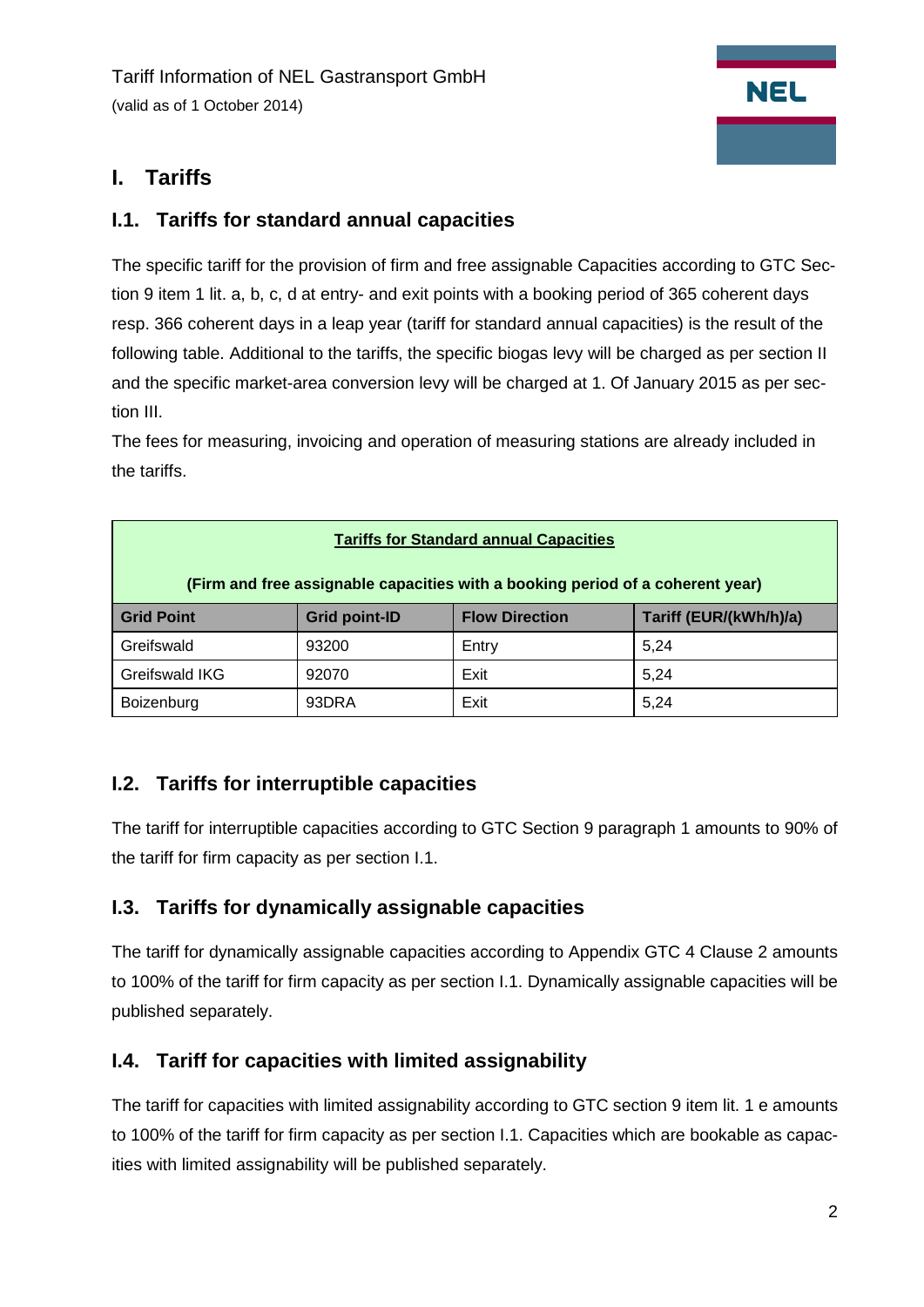# **NEL**

## <span id="page-2-0"></span>**I.5. Tariffs for capacity hold-back periods in the course of the year**

The tariff for the provision of capacities according to sections  $1.1 - 1.4$ . with capacity hold-back periods in the course of the year derives from the multiplication of the tariffs for standard annual capacities as per section I.1. – I.4. with a proportional volume of  $\frac{1}{365}$  $\frac{1}{65}$  for every booked day resp.

366  $\frac{1}{\epsilon}$  for every booked day in a leap year.

#### <span id="page-2-1"></span>**I.6. Exceeding of booked capacity**

If a customer exceeds the ordered capacity in an hour of a day, an increased tariff as per § 18 section 6 of the "Vereinbarung über die Kooperation gemäß § 20 Abs. 1 b) EnWG zwischen den Betreibern von in Deutschland gelegenen Gasversorgungsnetzen in der Änderungsfassung vom 30. Juni 2014 Kooperationsvereinbarung" resp. § 30 section 4 of the NEL Gastransport GmbH General Terms and Conditions will be charged. In case of ordered capacity the provisions as per § 18 section 7 of the "Kooperationsvereinbarung" remain unaffected. This increased tariff amounts to the fourfold of the regular tariff at the affected grid point, as it is shown in this tariff information.

### <span id="page-2-2"></span>**I.7. Contract provisions for grid operators**

In relation to network operators, without prejudice of section I.6, the regulations as per the sections I.1 to I.5 of this tariff information are valid as per "Vereinbarung über die Kooperation gemäß § 20 Abs. 1 b) EnWG zwischen den Betreibern von in Deutschland gelegenen Gasversorgungsnetzen". The latest version is valid and supersedes previous versions.

# <span id="page-2-3"></span>**II. Biogas-Levy**

The specific actually biogas levy to be paid in addition to the tariffs amounts to 0.51 EUR/(kWh/h)/a in the year 2014 and 0.60 EUR/(kWh/h)/a in the year 2015. It is charged for grid connection points to end-consumers as well as to grid interconnection points to downstream operators.